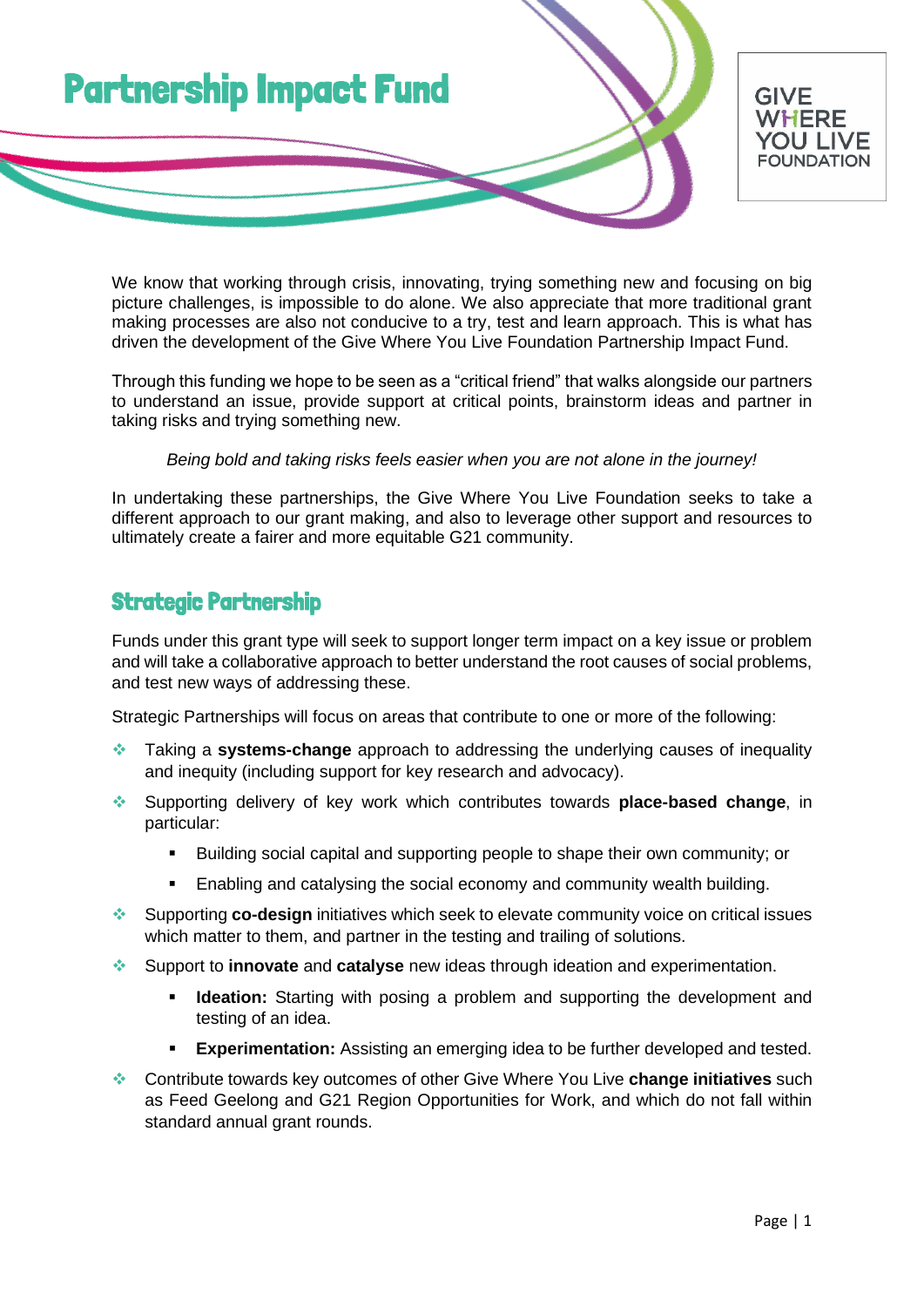All Strategic Partnerships must contribute towards one of the outcome areas within the Give Where You Live Foundation Theory of Change.



### **Resources available:**

The Give Where You Live Foundation will use all it's energy and resources in support of the initiatives within the Partnership Impact Fund. The exact level and type of support will be discussed and negotiated with relevant parties. Whilst funding will be one element of this, initiatives within this Fund will be supported more specifically across all areas of our work, and therefore could include:



**This is a closed non-competitive grant round. We do not take applications for this grant fund however queries can be forwarded to** [grants@givewhereyoulive.com.a](mailto:grants@givewhereyoulive.com.au)**u**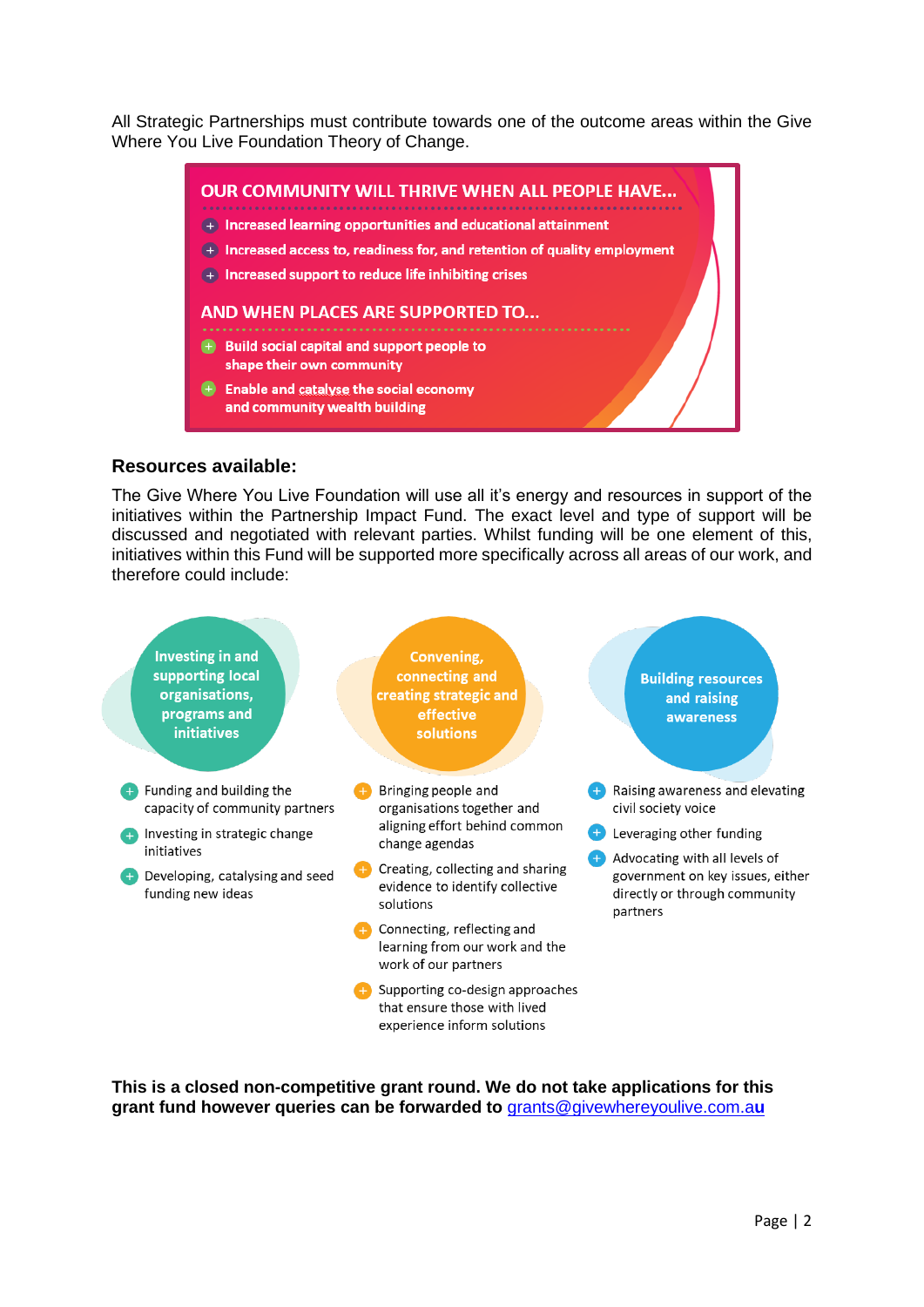# **Some important definitions:**

## What do we mean by place-based?

Whilst there is no consistently agreed definition for place-based approaches, or place-based change, there are some characteristics which are increasingly agreed as fundamental. The Give Where You Live Foundation reaffirms and supports the following definitions:

*"A collaborative, long-term approach to build thriving communities delivered in a defined geographic location. This approach is ideally characterised by partnering and shared design, shared stewardship, and shared accountability for outcomes and impacts."* **Place-based Evaluation Framework [A guide for evaluation of place-based approaches in Australia](https://www.dss.gov.au/new-framework-and-toolkit-for-evaluating-place-based-delivery-approaches)**

*"Place-based approaches target the specific circumstances of a place and engage local people as active participations in development and implementation..."* **[Victorian Government Framework for Place-based Approaches](https://www.vic.gov.au/framework-place-based-approaches/place)**

What underpins these definitions are some key characteristics that remain fundamental for place-based change to occur – a strength-based approach that focuses on the underlying causes that hold an issue in place; identifying and working on community priorities, valuing local knowledge and expertise; committing to shared learning and adaptation; supporting the building of capability of all parties; which ultimately creates greater equity in our community.

### What do we mean by systems change?

With the focus on systems change and seeking to shift the underlying conditions that hold a problem in place, the Give Where You Live Foundation seeks to support initiatives which strive to:

- impact government / institutional policies or practices;
- influence people, organisations and networks within the system;
- redistribute resources or power;
- significantly change relationships / connections across the system;
- or influence attitude and behaviour change

As documented within [The Water of Systems Change](https://www.fsg.org/publications/water_of_systems_change) (Kania, Kramer & Kramer, 2018), for system change to occur we need to understand and seek to change the key and interdependent conditions that typically play a significant role ongoing inequity across our community.

#### What do we mean by co-design:

Similar to the other terms noted above, the term co-design is increasingly over used and many times refers simply to collaborative approaches and facilitated discussions. Many times it also does not respect, value or acknowledge the importance of lived experience in not only better understanding challenges impacting community, but what possible solutions exist.